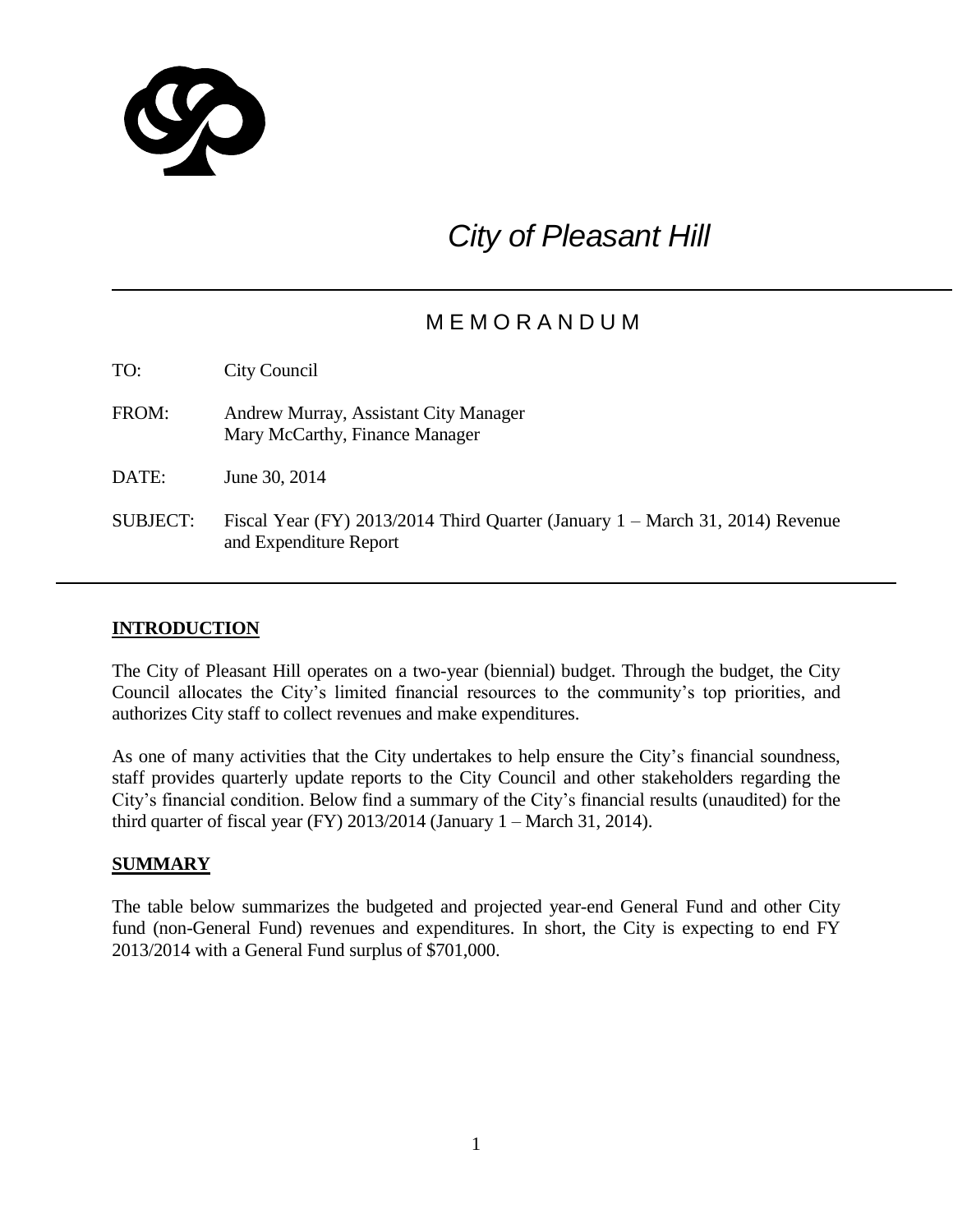|                        |                    | <b>General Fund</b> | <b>Other City</b><br><b>Funds</b> | <b>Total</b> |
|------------------------|--------------------|---------------------|-----------------------------------|--------------|
| <b>Revenue</b>         | <b>Budgeted</b>    | \$19,912            | \$15,775                          | \$35,687     |
|                        | Year End Projected | \$20,554            | \$15,775                          | \$36,329     |
|                        | Variance           | \$642               | \$0                               | \$642        |
| <b>Expenditures</b>    | <b>Budgeted</b>    | \$20,385            | \$16,448                          | \$36,833     |
|                        | Year End Projected | \$19,853            | \$16,448                          | \$36,301     |
|                        | Variance           | $(\$532)$           | \$0                               | (\$532)      |
| <b>Surplus/Deficit</b> | <b>Budgeted</b>    | $(\$473)$           | $($ \$673)                        | (\$1,146)    |
|                        | Year End Projected | \$701               | $(\$673)$                         | \$28         |
|                        | Variance           | \$1,174             | \$0                               | \$1,174      |

**Table 1 - FY 2013/2014 Revenue and Expenditure Summary (in \$1,000s)**

The year-end General Fund surplus of \$701,000 projected as of the end of the third quarter is a considerable improvement over the projection as of the end of the second quarter, a \$46,000 surplus. The change is due both to projected increases in revenues and decreases in expenditures over those projected as of the end of the second quarter.

Whereas the adopted biennial budget anticipated a General Fund balance of \$9.8 million at the end of FY 2013/2014, due to a larger than expected FY 2013/2014 beginning balance and the projected surplus, the City is now projecting as of the end of the third quarter that the City will end FY 2013/2014 with a General Fund balance of \$13.6 million. This is an improvement over the ending fund balance of \$12.7 million projected as of the end of the second quarter.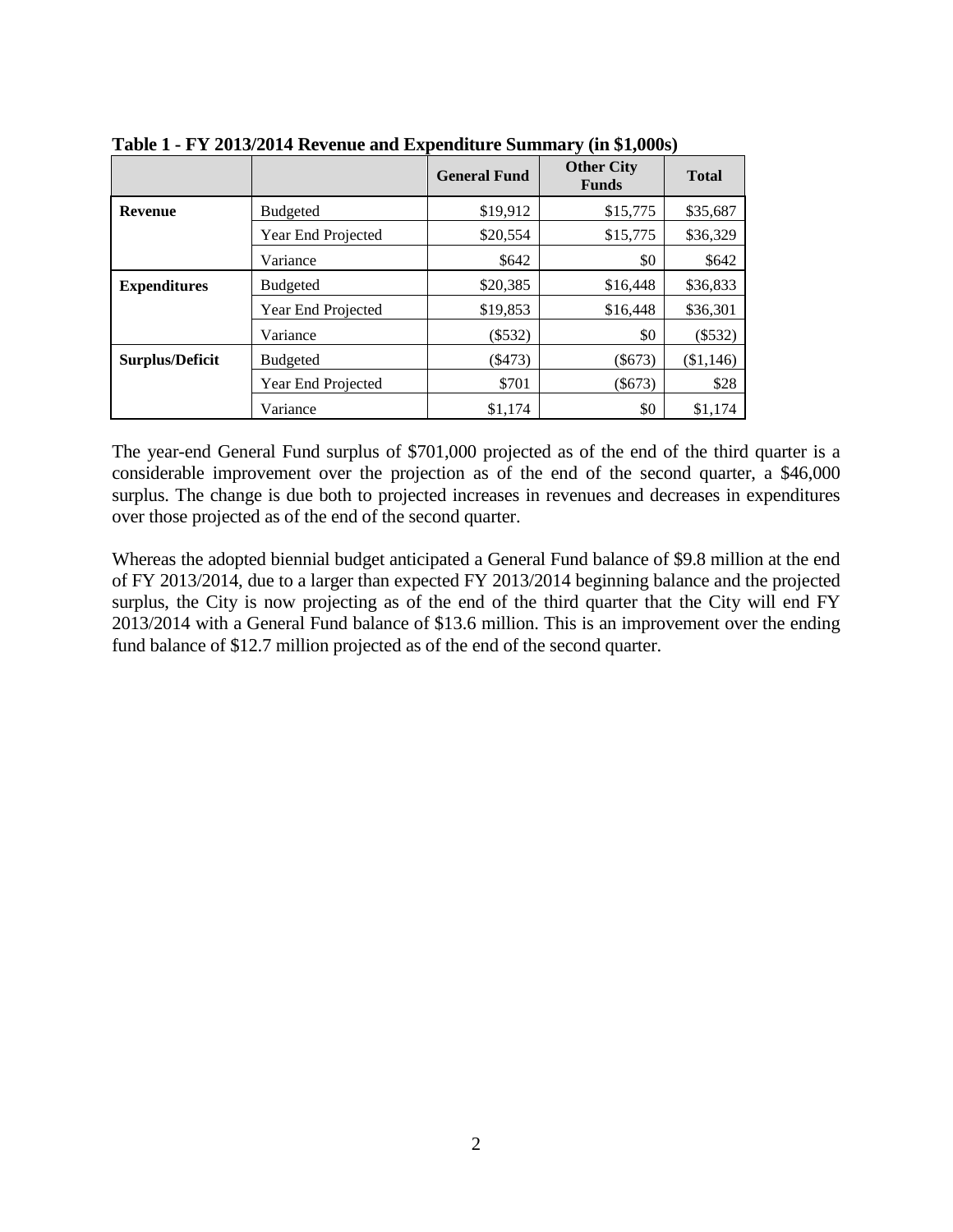#### **GENERAL FUND REVENUES**

General Fund revenues for FY 2013/2014 were budgeted at \$19.9 million. As of the close of the third quarter, the City is projecting that year-end General Fund revenue will equal \$20.6 million, exceeding budget by \$642,000 (3.2%). The following table summarizes General Fund revenue by category. Significant changes since the second quarter are property tax, VLF and transfers. Staff does not have any information that would suggest that revenue will be higher than that projected below.

| <b>Revenue Type</b>          | <b>Adopted</b><br><b>Budget</b> | <b>Actual as</b><br>of $3/31/14$ | $%$ of<br><b>Budget</b> | Projected<br><b>Year End</b> | Variance |
|------------------------------|---------------------------------|----------------------------------|-------------------------|------------------------------|----------|
| Sales Tax                    | \$7,415                         | \$4,972                          | 67%                     | \$7,512                      | \$97     |
| Property Tax                 | \$2,267                         | \$1,342                          | 59%                     | \$2,375                      | \$108    |
| Property Tax in Lieu of VLF  | \$2,421                         | \$1,264                          | 52%                     | \$2,528                      | \$107    |
| <b>Other Taxes</b>           | \$1,854                         | \$1,036                          | 56%                     | \$2,055                      | \$201    |
| Other:                       |                                 |                                  |                         |                              |          |
| <b>Franchise Fees</b>        | \$2,099                         | \$1,129                          | 42%                     | \$1,998                      | (\$101)  |
| <b>Licenses and Permits</b>  | \$2,697                         | \$2,596                          | 96%                     | \$2,853                      | \$156    |
| Transfer                     | \$100                           | \$286                            | $0\%$                   | \$286                        | \$186    |
| <b>Charges for Services</b>  | \$579                           | \$517                            | 89%                     | \$733                        | \$154    |
| <b>Other Revenue</b>         | \$176                           | \$55                             | 31%                     | \$60                         | (\$116)  |
| Use of Money and Property    | \$178                           |                                  | $0\%$                   | \$50                         | \$128    |
| <b>Fines and Forfeitures</b> | \$76                            | \$28                             | 37%                     | \$55                         | (\$21)   |
| Intergovernmental            | \$47                            | \$48                             | 634%                    | \$49                         | \$2      |
| Rental                       | \$3                             | $\Omega$                         |                         |                              | (\$3)    |
| <b>Total Revenues</b>        | \$19,912                        | \$13,273                         | 67%                     | \$20,554                     | \$642    |

**Table 2 - FY 2013/2014 General Fund Revenue Summary (in \$1,000s)**

#### Sales Tax

Sales tax revenues were budgeted to be \$7.4 million in FY 2013/2014. The City is projecting that year-end sales tax revenues will equal \$7.5 million, exceeding budget by \$100,000 (1.4%).

#### Property Tax

Property tax revenues were budgeted to be \$2.3 million for FY 2013/2014. The City is projecting, based on collections to date and known assessed valuation, that year-end revenue will be \$2.4 million.

#### Property Tax in Lieu of Vehicle License Fee (VLF)

The motor vehicle license fee (VLF) is an annual tax on the ownership of registered vehicles collected by the State Department of Motor Vehicles then distributed to cities and counties. In 2004, the State Legislature permanently reduced the tax rate from 2% to 0.65% of a vehicle's current market value. The reduction in VLF revenue to cities and counties was offset by an increased transfer of property tax from the State to cities and counties. This transfer is called the "Property Tax in Lieu of VLF." The City budgeted \$2.4 million for this revenue in FY 2013/2014 and, based on collections to date, the City is projecting that year-end revenue will be \$2.5 million,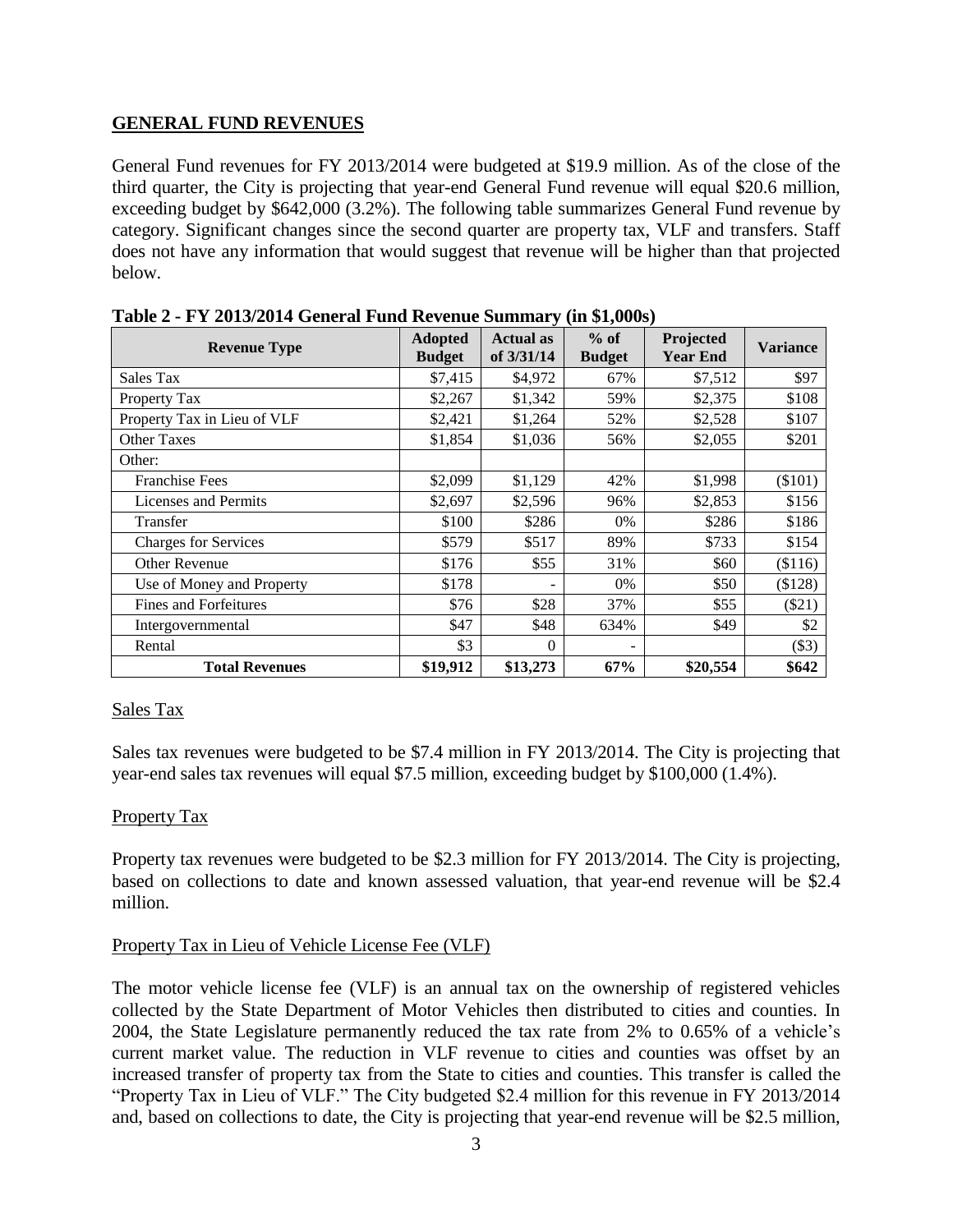exceeding budget by \$107,000 (4.4%).

#### Other Taxes

The City collects a number of smaller taxes that supplement sales and property tax. These include transient occupancy (hotel) tax (TOT), property transfer tax, and utility user tax. The City is projecting, based on collections to date, that the year-end revenue will be \$2.1 million, exceeding budget by \$201,000 (11%), primarily due to an increase in transient occupancy tax due to the economic recovery and improved consumer confidence.

#### Other Revenue

The City collects a number of non-tax General Fund revenues, as described below.

#### Franchise Fees

Franchise fees are rent paid by utilities or other businesses for the privilege of using the City's right of way (streets, alleys, sidewalks, etc.) to locate utility lines or operate vehicles. The City collects a franchise fee from Pacific Gas & Electric (PG&E) of 1% of revenues and of 5% of revenue from cable operators AT&T/Pacific Bell, Comcast, and Astound. The City also collects a franchise fee of 12% of revenues from Allied Waste Management. Franchise fee revenues were budgeted to be \$2.1 million in FY 2013/2014. The City is projecting that franchise fee revenue will remain unchanged from budget at \$2.0 million, based on collections to date.

#### Licenses and Permits

The primary source of revenue in this category is business license taxes. The City processed over 3,600 business license renewals this past year. The majority of revenue will is collected during the business license tax renewal period, which commences in January 2014. The City is projecting that actual revenue for business license tax will be on track with the \$2.3 million budgeted.

The remainder of revenue in this category is due to permits and fees which were budgeted at \$429,000. This category includes building permit fees, electrical permits, plumbing permits, and energy permits primarily generated from construction-related activity. The City is projecting revenue of \$553,000 for the fiscal year. This is an increase of \$124,000, or 29%, over budget, primarily due to revenue generated from a few large constructionrelated projects.

#### Charges for Services, Miscellaneous Other Revenue, and Use of Money and Property

This category includes numerous miscellaneous "other" revenues. The major subcategories include fines and forfeitures; charges for services; interest revenue; Police Officer Standards and Training (POST) reimbursements from the State; and transfers from other funds. This category also includes a budgeted surplus equity distribution from the Municipal Pooling Authority (MPA, the City's insurance pool) of \$151,000. The City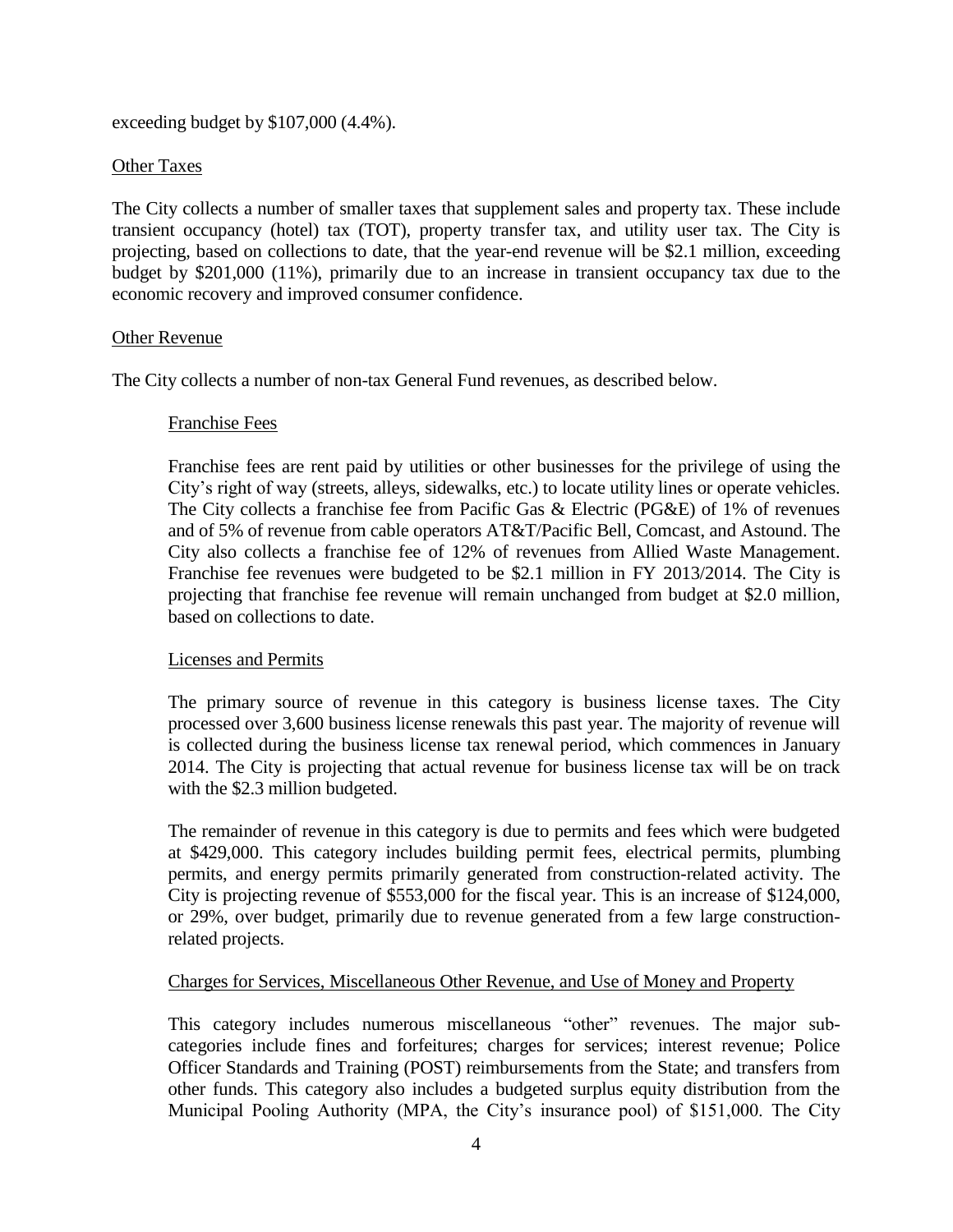budgeted \$1.1 million for FY 2013/2014 and is projecting that revenues will be \$1.2 million. The variance is due to an increase in charges for services from engineering fees/inspections. Several developer deposits collected for fees in advance were recognized as revenue during the year.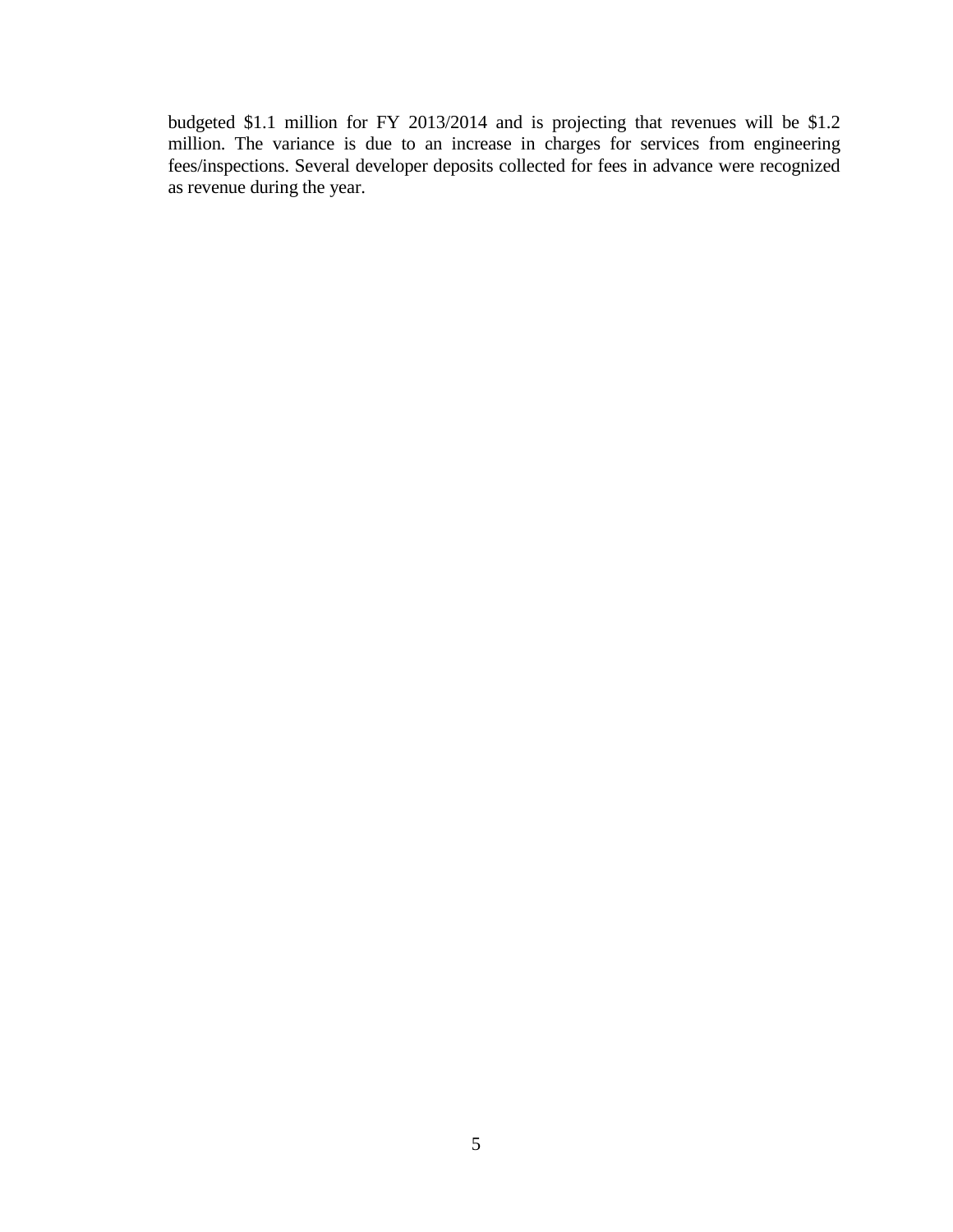#### **GENERAL FUND EXPENDITURES**

General Fund expenditures for FY 2013/2014 were budgeted at \$20.4 million. As of the close of the third quarter, the City is projecting that year-end General Fund expenditures will equal \$19.9 million. The only significant changes since the second quarter are salaries, non-departmental and economic development expenditures. The following two tables summarize General Fund expenditures by category and department.

| <b>Expenditure Type</b>                      | <b>Adopted</b><br><b>Budget</b> | <b>Actual</b> as<br>of<br>3/31/14 | $%$ of<br><b>Budget</b> | Projected<br><b>Year End</b> | <b>Variance</b> |
|----------------------------------------------|---------------------------------|-----------------------------------|-------------------------|------------------------------|-----------------|
| Salaries                                     | \$10,072                        | \$6,645                           | 66%                     | \$9,204                      | (\$868)         |
| <b>Benefits</b>                              | \$5,048                         | \$3,068                           | 61%                     | \$4,343                      | $(\$705)$       |
| Non Departmental                             | \$233                           | \$360                             | 155%                    | \$287                        | \$54            |
| <b>General Expenses</b>                      | \$748                           | \$404                             | 54%                     | \$620                        | (\$128)         |
| Economic Dev Market Study and Grant<br>Loans | \$50                            | \$50                              | 100%                    | \$170                        | \$120           |
| Professional and Contract Svc                | \$801                           | \$862                             | 108%                    | \$1,117                      | \$316           |
| Other Expenditures:                          |                                 |                                   |                         |                              |                 |
| Conferences and Training                     | \$196                           | \$73                              | 37%                     | \$150                        | $(\$46)$        |
| Maintenance and Repairs                      | \$249                           | \$136                             | 55%                     | \$150                        | $(\$99)$        |
| <b>Supplies and Materials</b>                | \$250                           | \$129                             | 52%                     | \$181                        | $(\$69)$        |
| <b>Utilities</b>                             | \$412                           | \$316                             | 77%                     | \$415                        | \$3             |
| Insurance                                    | \$457                           | \$462                             | 101%                    | \$454                        | (\$3)           |
| Promotions and Contributions                 | \$92                            | \$66                              | 72%                     | \$104                        | \$12            |
| <b>Fixed Assets</b>                          | \$31                            |                                   | $\blacksquare$          |                              | $(\$31)$        |
| Debt Service                                 | \$0                             | \$669                             | n/a                     | \$890                        | \$890           |
| Transfer                                     | \$1,746                         | \$1,746                           | 100%                    | \$1,768                      | \$22            |
| <b>Total Expenditures</b>                    | \$20,385                        | \$14,986                          | 74%                     | \$19,853                     | $(\$532)$       |

| Table 3 - FY 2013/2014 General Fund Expenditure Summary, By Category (in \$1,000s) |  |  |  |
|------------------------------------------------------------------------------------|--|--|--|
|                                                                                    |  |  |  |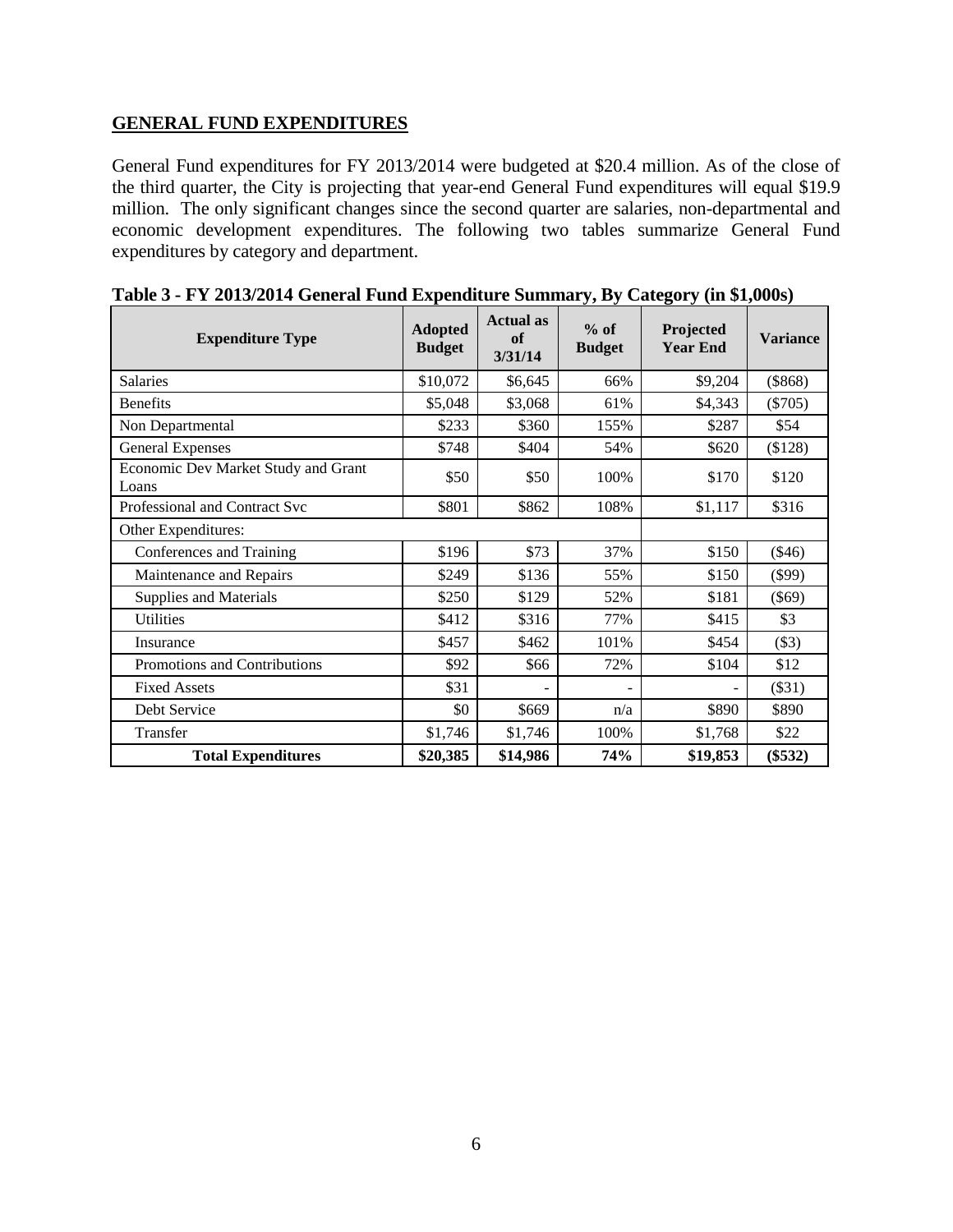| <b>Department</b>               | <b>Adopted</b><br><b>Budget</b> | <b>Actual</b> as<br>of 3/31/14 | $%$ of<br><b>Budget</b> | Projected<br><b>Year End</b> | <b>Variance</b> |
|---------------------------------|---------------------------------|--------------------------------|-------------------------|------------------------------|-----------------|
| City Council                    | \$156                           | \$85                           | 54%                     | \$151                        | $(\$5)$         |
| <b>City Manager</b>             | \$652                           | \$528                          | 81%                     | \$672                        | \$20            |
| <b>City Attorney</b>            | \$467                           | \$286                          | 61%                     | \$427                        | $(\$40)$        |
| City Clerk                      | \$100                           | \$11                           | 11%                     | \$44                         | $(\$56)$        |
| <b>City Treasurer</b>           | \$11                            | \$9                            | 82%                     | \$12                         | \$1             |
| <b>Economic Development</b>     | \$353                           | \$282                          | 80%                     | \$554                        | \$201           |
| Finance                         | \$945                           | \$589                          | 62%                     | \$763                        | (\$182)         |
| <b>Computer Services</b>        | \$15                            | \$20                           | 133%                    | \$16                         | \$1             |
| <b>Human Resources</b>          | \$533                           | \$392                          | 74%                     | \$432                        | (\$101)         |
| <b>Risk Management</b>          | \$455                           | \$462                          | 102%                    | \$453                        | \$2)            |
| City Hall Facility              | \$156                           | \$92                           | 59%                     | \$156                        | \$0             |
| Non-departmental                | \$330                           | \$280                          | 85%                     | \$346                        | \$16            |
| Police                          | \$10,243                        | \$6,475                        | 63%                     | \$9,139                      | (\$1,104)       |
| <b>Public Works Engineering</b> | \$856                           | \$537                          | 63%                     | \$763                        | $(\$93)$        |
| <b>Public Works Maintenance</b> | \$1,880                         | \$1,439                        | 77%                     | \$1,814                      | $(\$66)$        |
| Planning                        | \$870                           | \$618                          | 71%                     | \$865                        | $(\$5)$         |
| <b>Building Inspection</b>      | \$533                           | \$410                          | 77%                     | \$526                        | $($ \$7)        |
| <b>Community Relations</b>      | \$84                            | \$56                           | 67%                     | \$81                         | $(\$3)$         |
| Debt Service                    |                                 | \$669                          | n/a                     | \$891                        | \$891           |
| <b>Transfers</b>                | \$1,746                         | \$1,746                        | 100%                    | \$1,746                      | \$0             |
| <b>Total Expenditures</b>       | \$20,385                        | \$14,986                       | 74%                     | \$19,853                     | $(\$532)$       |

| Table 4 - FY 2013/2014 General Fund Expenditure Summary, By Department (in \$1,000s) |
|--------------------------------------------------------------------------------------|
|--------------------------------------------------------------------------------------|

#### Salary and Benefits

Personnel costs (salaries and benefits) account for approximately 68% of General Fund expenditures. Salary and benefits were budgeted at \$15.1 million and are projected to be \$13.5 million at year end, lower than budget by \$1.6 million (10.6%). This variance is primarily due to three factors:

- The City Attorney function was outsourced. As a result, salaries and benefits are lower and professional and contractual services are higher than were originally budgeted.
- There were several vacant positions in the Police Department during the fiscal year.
- Benefit costs are lower than originally budgeted due to the payoff of the California Public Employees' Retirement System (CalPERS) Public Safety side fund obligation with funding from a loan with Umpqua Bank. Repayment of the loan is budgeted as debt service rather than benefits, which is discussed further in the Other Expenditures category below.

Note that the current employee labor contracts also include significant structural changes that achieve cost savings in benefit categories such as medical insurance, pension, as well as 401(A) contributions.

#### Non Departmental

This category includes payments to former retirees for reimbursement of medical premiums from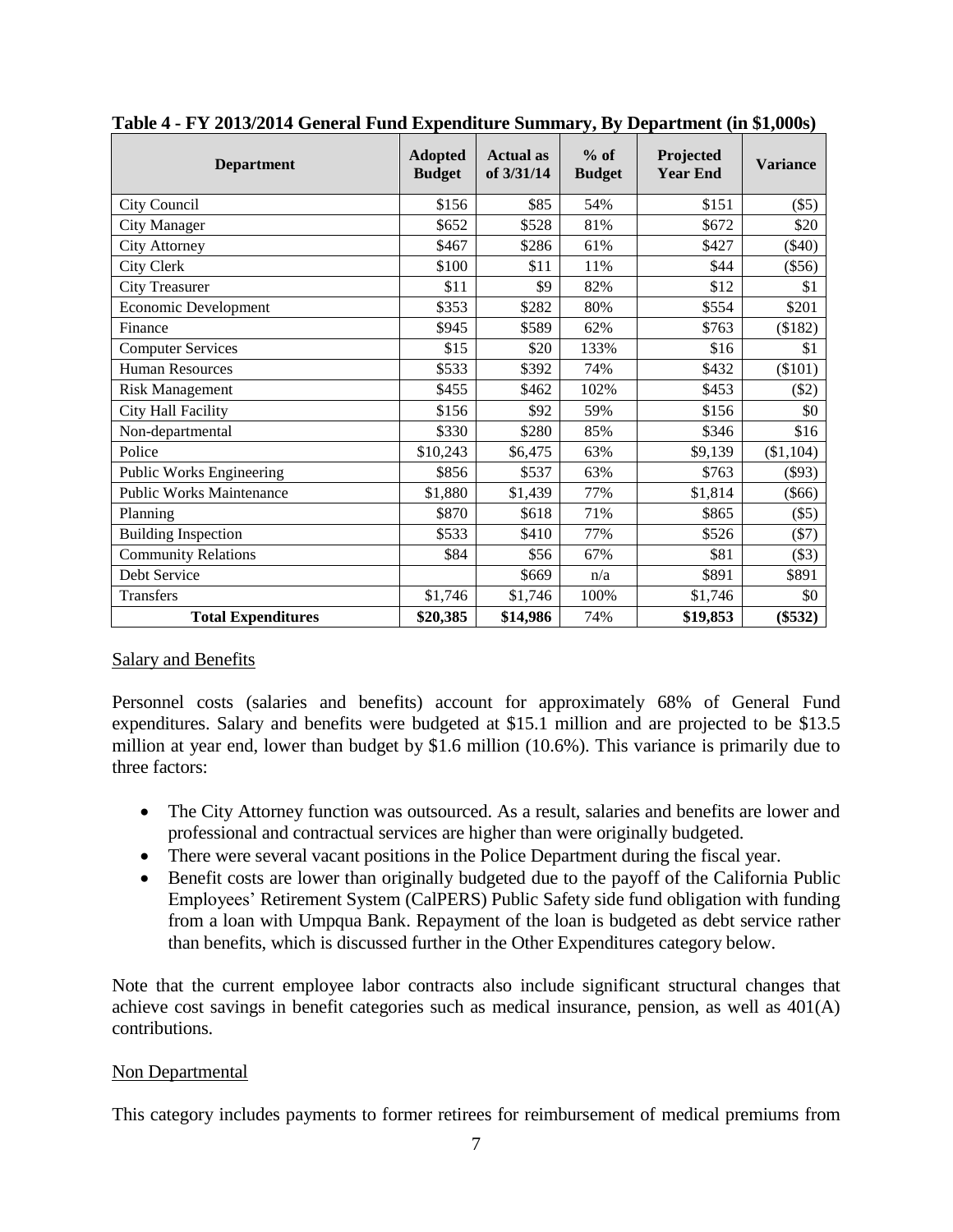their "sick leave bank." Prior to the establishment of the Retiree Health Savings Plan several years ago, the city contributed the monetary value of unused sick leave for eligible retirees to a sick leave bank. The variance is due to actual reimbursements being more than was budgeted for FY 2013/2014. The contributions to Retiree Health Savings Plan for current retirees are reflected in the benefits category.

#### General Expenses

This category includes budgeted expenditures of \$748,000 for postage, printing, memberships, publications and subscriptions, and other miscellaneous expenditures. The City is projecting expenditures of \$620,000.

#### Economic Development Market Study and Grant Loans

In the past, all economic development projects and programs in the City were funded solely by the Redevelopment Agency. With the dissolution of Redevelopment, the General Fund began funding Economic Development projects and programs. Expenditures of \$50,000 were budgeted for 2013/2014. The City is projecting expenditures of \$170,000 due to the carry forward of unexpended budget from the previous year. When the second quarter report was prepared, we projected expenditures of \$600,000 would be incurred for FY 2013/2014. Due to the timing of continuing Economic Development projects, some of these projected expenditures have shifted to FY 2014/15 and FY 2015/2016.

#### Professional and Contract Services

Eight-hundred one thousand dollars were budgeted for contractual services for legal counsel, auditing, video-taping, contracted animal control services, and minute taker services. The City is projecting expenditures of \$1.1 million for the fiscal year. The increase of \$314,000 (39%) is primarily due to the shift of expenditures for City Attorney costs from the salaries and benefits category to the professional and contract services category due to the outsourcing of this function.

#### Other Expenditures

This category includes the major subcategories of debt service; conferences and training; maintenance and repairs; supplies and materials; utilities; insurance; promotions and contributions; fixed assets; and transfers. Expenditures were budgeted to be \$3.4 million and the City is projecting expenditures will be \$4.1 million. The variance is primarily due to new debt service related to the payoff of the CalPERS Public Safety side fund obligation. Rather than make annual payments to CalPERS to slowly pay off this obligation, the City took a loan from Umpqua Bank to pay off the obligation more quickly. This shifted this expense from the benefits category to the debt service category. The City is repaying the loan more rapidly than it would have paid down the obligation through regular payments to CalPERS, which will result in savings to the City over time. Annual debt service for the loan with Umpqua Bank is \$891,000.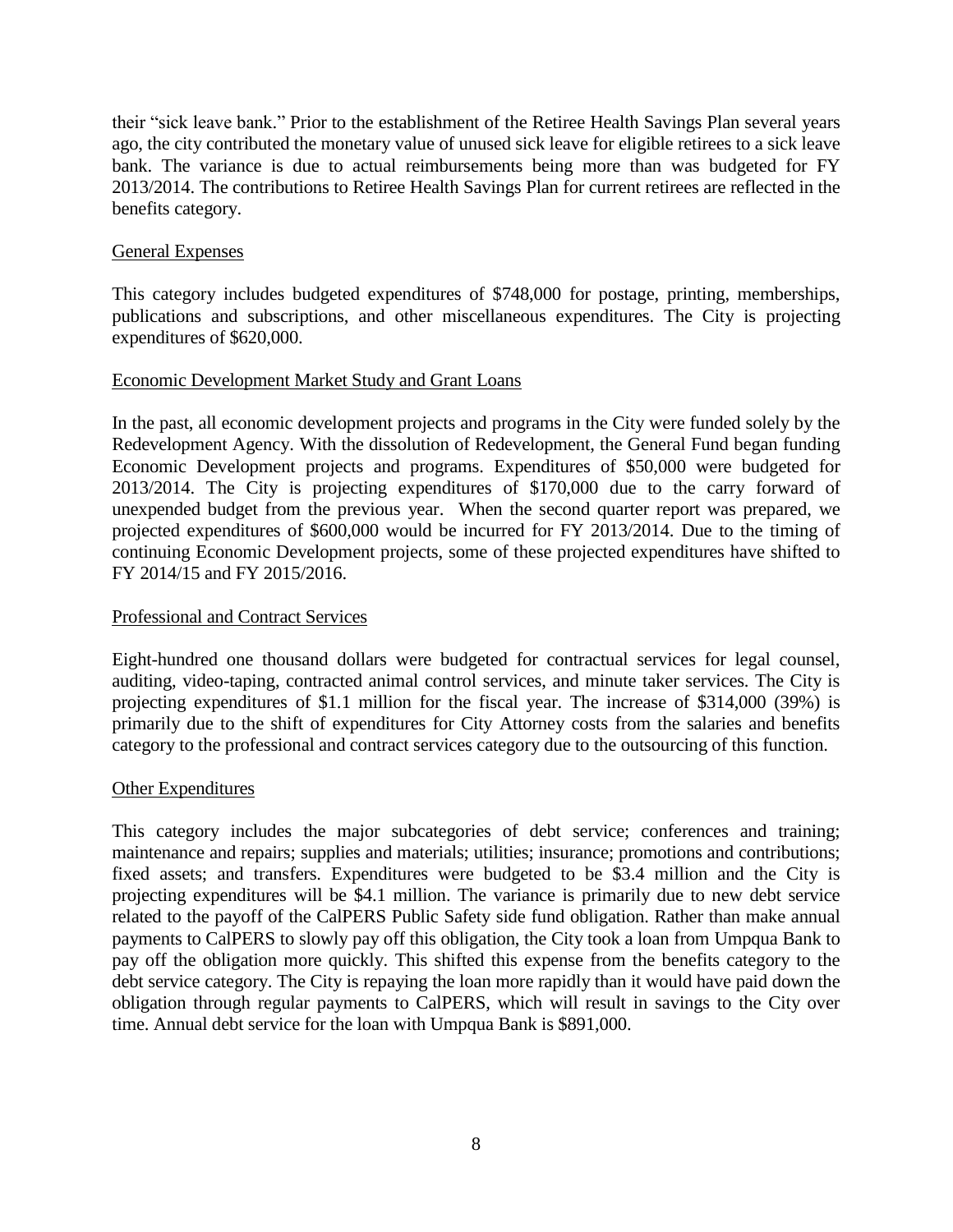# **GENERAL FUND FINANCIAL CONDITION**

#### Projected General Fund Balance as of June 30, 2014

The City's audited General Fund balance as of June 30, 2013 was \$12.7 million. The adopted biennial budget projected a General Fund deficit of approximately \$472,000 for FY 2013/2014. Based on the third quarter review, a surplus of \$701,000 is being projected. When the biennial budget was adopted in June 2012, the projected General Fund balance as of June 30, 2014 was \$9.8 million. Based on the third quarter review, the projected General Fund ending balance for the fiscal year is \$13.6 million. This is an improvement over the projection contained in the second quarter report, that the FY 2013/2014 year-end General Fund balance would be \$12.7 million.

|                               | <b>Adopted Budget</b> | Projected<br><b>Year End</b> | <b>Variance</b> |
|-------------------------------|-----------------------|------------------------------|-----------------|
| <b>Beginning Fund Balance</b> | \$10,234              | $$12,867*$                   | \$2,633         |
| Revenue                       | \$19,913              | \$20,554                     | \$641           |
| Expenditures                  | \$20,385              | \$19,853                     | \$(532)         |
| Surplus/Deficit               | \$(472)               | \$701                        | \$1,173         |
| <b>Ending Fund Balance</b>    | \$9,762               | \$13,568                     | \$3,806         |

**Table 5 - FY 2013/2014 General Fund Ending Balance (in \$1,000s)**

\*adjustment for allocation of FY 2012/2013 salaries to capital improvement projects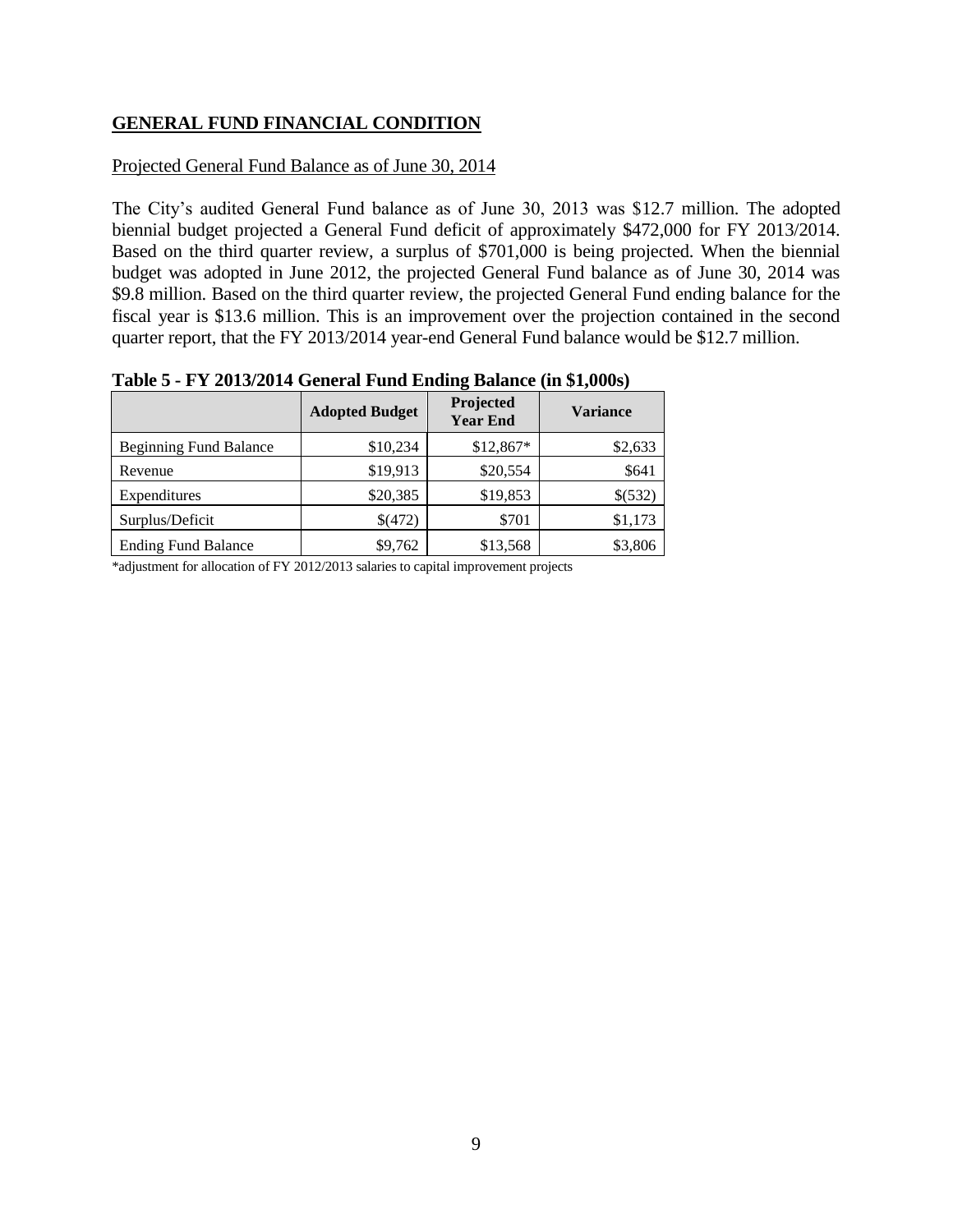#### **OTHER CITY FUNDS (NON-GENERAL FUND)**

In addition to the General Fund, the City has other fund types that can only be used for specified purposes, such as capital improvements, debt service, or a particular program. The following provides an update on these funds for the third quarter of FY 2013/2014.

#### **REVENUE**

Total budgeted revenues for other funds, including revenue transferred between funds, were \$15.8 million, and actual revenues as of the close of the third quarter were \$9.5 million, 60% of budget.

| <b>Revenue Type</b>           | <b>Adopted</b><br><b>Budget</b> | <b>Actual as</b><br>of 03/30/14 | $%$ of<br><b>Budget</b> | Projected<br><b>Year End</b> | <b>Variance</b> |
|-------------------------------|---------------------------------|---------------------------------|-------------------------|------------------------------|-----------------|
| Property Tax                  | \$434                           | \$214                           | 49%                     | \$434                        | 0%              |
| Other – Taxes and Assessments | \$736                           | \$705                           | 96%                     | \$736                        | 0%              |
| Intergovernmental             | \$11,629                        | \$5,908                         | 51%                     | \$11,629                     | $0\%$           |
| <b>Charges for Services</b>   | \$239                           | \$16                            | 7%                      | \$239                        | 0%              |
| <b>Fines and Forfeitures</b>  | \$96                            | \$43                            | 45%                     | \$96                         | 0%              |
| Use of Money and Property     | \$69                            | \$8                             | 12%                     | \$69                         | 0%              |
| Other                         | \$151                           | \$170                           | 113%                    | \$151                        | 0%              |
| Transfer                      | \$2.421                         | \$2,421                         | 100%                    | \$2,421                      | 0%              |
| <b>Total Revenues</b>         | \$15,775                        | \$9,485                         | 60%                     | \$15,775                     | 0%              |

**Table 6 - FY 2013/2014 Non-General Fund Revenue Summary (in \$1,000s)**

The largest category for non-General Fund revenues is the intergovernmental category. The budget for the intergovernmental category was \$11.6 million and actual revenue as of the end of the third quarter was \$5.9 million, 51% of budget. The majority of revenue in this category is grants for capital projects. These revenues are paid on a reimbursement basis, so the City will receive the revenues once the capital work has been completed.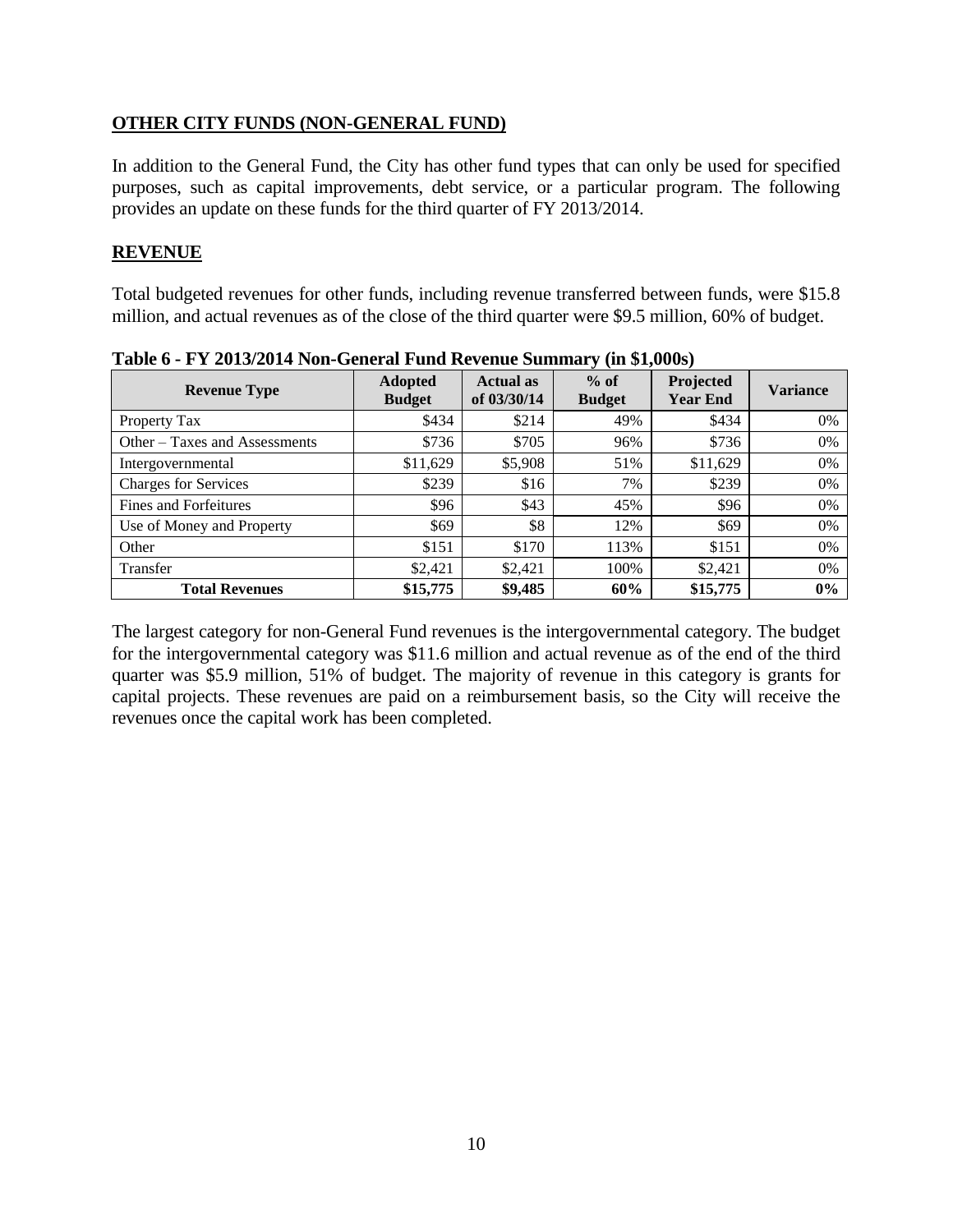# **EXPENDITURES**

The total budgeted expenditures for other funds, including transfers between funds, were \$16.4 million, and actual expenditures as of the end of the third quarter were \$8.7 million, 53% of budget.

| <b>Expenditure</b>           | <b>Adopted</b><br><b>Budget</b> | <b>Actual as</b><br>of<br>03/30/2014 | $\sim$<br>$%$ of<br><b>Budget</b> | $\overline{\phantom{a}}$<br>Projected<br><b>Year End</b> | <b>Variance</b> |
|------------------------------|---------------------------------|--------------------------------------|-----------------------------------|----------------------------------------------------------|-----------------|
| General Government           | \$237                           | \$134                                | 57%                               | \$134                                                    | 0%              |
| <b>Public Safety</b>         | \$233                           | \$141                                | 61%                               | \$141                                                    | 0%              |
| Transportation               | \$12,403                        | \$6,092                              | 49%                               | \$6,092                                                  | 0%              |
| <b>Community Development</b> | \$759                           | \$282                                | 37%                               | \$282                                                    | 0%              |
| Capital Outlay               | \$1,256                         | \$560                                | 45%                               | \$560                                                    | 0%              |
| Debt Service                 | \$785                           | \$743                                | 95%                               | \$743                                                    | 0%              |
| <b>Transfer</b>              | \$775                           | \$775                                | 100%                              | \$775                                                    | 0%              |
| <b>Total Expenditures</b>    | \$16,448                        | \$8,728                              | 53%                               | \$8,728                                                  | 0%              |

**Table 7 - FY 2013/2014 Non-General Fund Expenditure Summary (in \$1,000s)**

The largest non-General Fund expenditure category is transportation. This is primarily comprised of large transportation-related capital projects that are grant funded. Significant progress has been made on these projects. The variance is due to the timing of expenditures. Descriptions of the projects for FY 2013/2014 can be found in the City's FY 2012/2018 Capital Improvement Plan.

Almost all of the variance from budget in the other categories is also due to the timing of expenditures. As of the close of the third quarter, all of these efforts are considered to be on track for completion by the end of the fiscal year.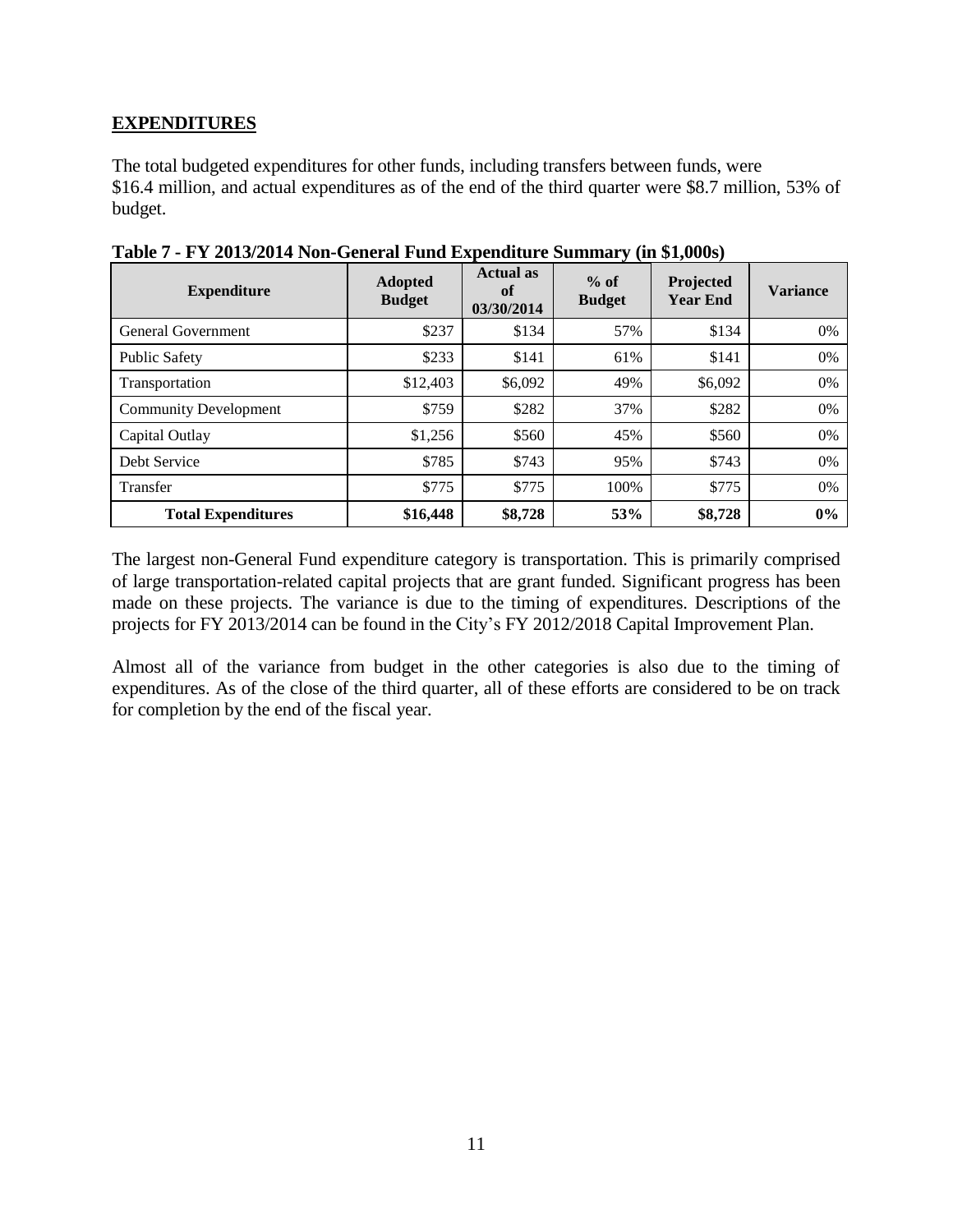# **FINANCIAL INDICATORS**

The table below includes key financial indicators in order to provide the public with additional information about the City's financial condition and to provide increased transparency. The City analyzes key financial indicators on a quarterly basis.

|                                                                                                                                                                                                                                                                                                                                                                                                                                                                                                                                                                                                        | FY 2012/2013 | FY 2013/2014 |
|--------------------------------------------------------------------------------------------------------------------------------------------------------------------------------------------------------------------------------------------------------------------------------------------------------------------------------------------------------------------------------------------------------------------------------------------------------------------------------------------------------------------------------------------------------------------------------------------------------|--------------|--------------|
|                                                                                                                                                                                                                                                                                                                                                                                                                                                                                                                                                                                                        | Year End     | 3rd Quarter  |
| <b>CASH SOLVENCY RATIO</b><br>$(Cash + Cash$ Equivalents + Investments)/Current<br><b>Liabilities</b>                                                                                                                                                                                                                                                                                                                                                                                                                                                                                                  | 5.58         | 19.30        |
| This ratio is related to liquidity and effective cash management. It<br>indicates a government's ability to cover current liabilities with liquid<br>assets. A larger value in the solvency ratio indicates that a larger<br>amount of liquid assets are available to cover liabilities. Note that the<br>year-end cash solvency ratio includes year-end accruals (i.e., current<br>liabilities) for expenditures paid during the first 45 days of the<br>following fiscal year. Therefore, we anticipate that this ratio will be<br>lower at year-end because the current liabilities will be higher. |              |              |
| <b>FUND BALANCE RATIO</b>                                                                                                                                                                                                                                                                                                                                                                                                                                                                                                                                                                              |              |              |
| <b>Unreserved General Fund Balance/Operating</b><br>expenditures                                                                                                                                                                                                                                                                                                                                                                                                                                                                                                                                       | 24%          | 21%          |
| This ratio measures the portion of unreserved General Fund balance as<br>compared to operating expenditures. The appropriate level of fund<br>balance varies depending on many factors including levels of risk and<br>revenue volatility. The Government Finance Officers Association<br>recommends maintaining a 5-15% reserve.                                                                                                                                                                                                                                                                      |              |              |
| <b>LONG TERM LIABILITY RATIO</b>                                                                                                                                                                                                                                                                                                                                                                                                                                                                                                                                                                       |              |              |
| <b>Long-Term Liabilities/Total General Fund Balance</b>                                                                                                                                                                                                                                                                                                                                                                                                                                                                                                                                                | 61%          | 60%          |
| This ratio measures a government's long term liabilities as compared to<br>fund balance.                                                                                                                                                                                                                                                                                                                                                                                                                                                                                                               |              |              |

#### **Table 8 - FY 2013/2014 General Fund Financial Indicators**